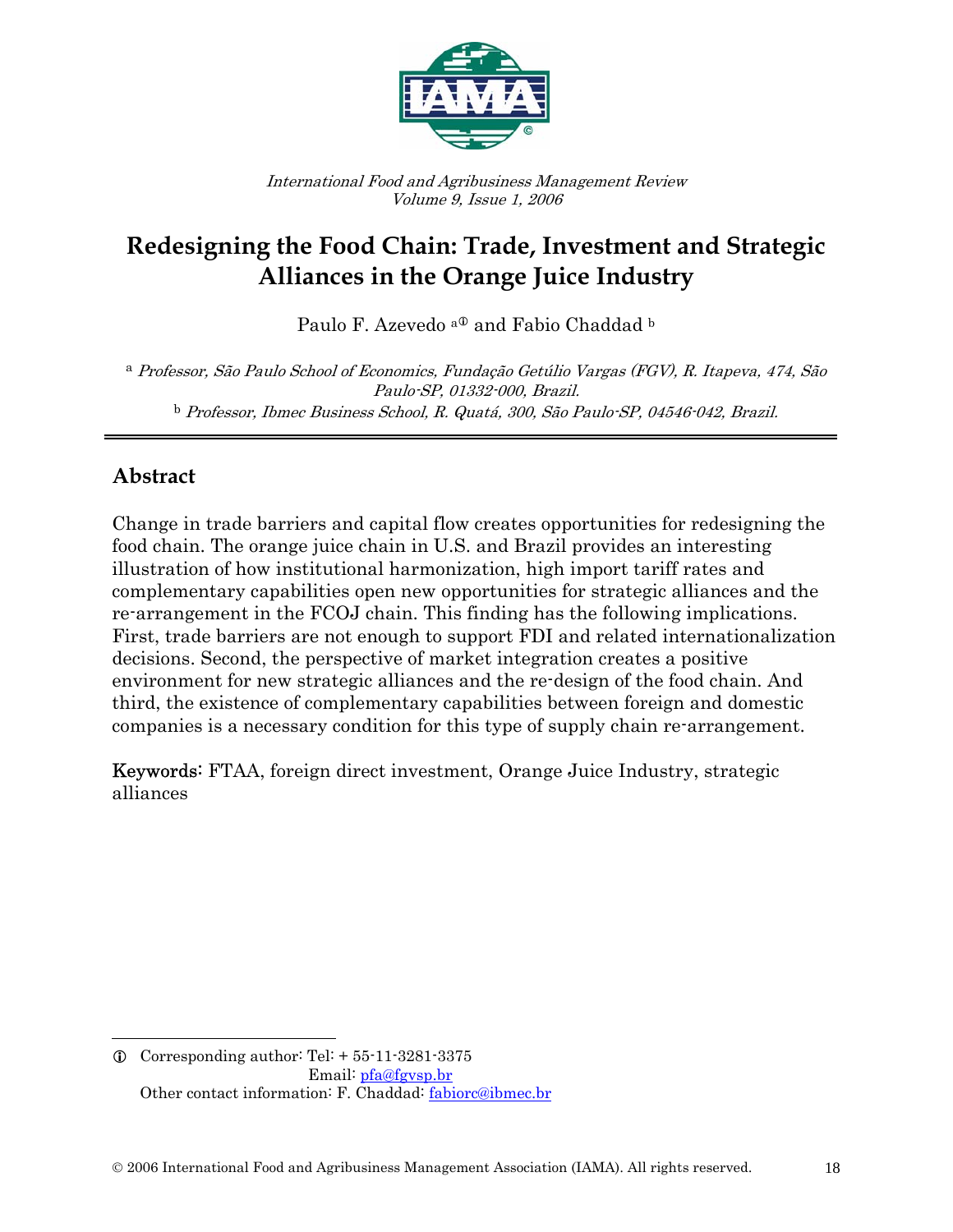## **Introduction**

Change in trade barriers and capital flow creates opportunities for redesigning the food chain. In the most prominent view, trade barriers foster foreign direct investment (FDI) as an alternative to explore competencies that may be replicated in the host country (Dunning, 1998). Inasmuch as the relative cost of exporting increases when trade barriers are high, firms may prefer to expand its sales by investing in a new plant in the host country. As a consequence, the higher the trade barriers, the higher FDI will be. On the other hand, the institutional harmonization that emerges with market integration – including lower trade barriers – promotes FDI because firms are more likely to invest when they know the rules that govern market competition. Moreover, the institutional environment tends to be more stable in integrated economies, with a positive effect on investment level. Regional trade blocks such as NAFTA and Mercosur are illustrative cases where lower trade barriers were associated to an increase in FDI.

More important than knowing which effect prevails for a given level of trade barriers is that the perspective of market integration may combine both effects in the same direction. We submit that the orange juice chain in the United States (US) and Brazil, the dominant players in the global frozen concentrated orange juice (FCOJ) market, provides an interesting illustration of how change in market integration provides incentives for FDI and the redesign of the food chain. In particular, we argue that supply chain redesign in the form of vertical desintegration and cross-boder strategic alliances allows participants to deeply explore existing capabilities. This study explores FDI by western hemisphere food processors in the US market with focus on the FCOJ industry in Florida and Brazil's southeastern region, particularly the state of Sao Paulo. In order to address these issues, we first discuss the FCOJ industry structure in the relevant markets.

## **Industry Structure**

Combined, Brazil and the United States are responsible for half of the world's total supply of oranges and 85% of total orange juice processing capacity. More strikingly, orange production and processing is concentrated in just two states: Florida and Sao Paulo. Both industries compete globally in intermediary product markets, particularly in frozen concentrated orange juice (FCOJ). Industry participants, however, are quite complementary in competencies: Brazilian processors focus on orange crushing and logistics while US companies dominate ready-to-drink and notfrom-concentrate juice markets.

Since its beginning, the Brazilian orange juice industry has been connected to its Florida counterpart. The orange juice industry began operations in Brazil in 1962, when a severe freeze in Florida caused a shortage in the US market. At the time there was no significant international market for FCOJ and Brazilian production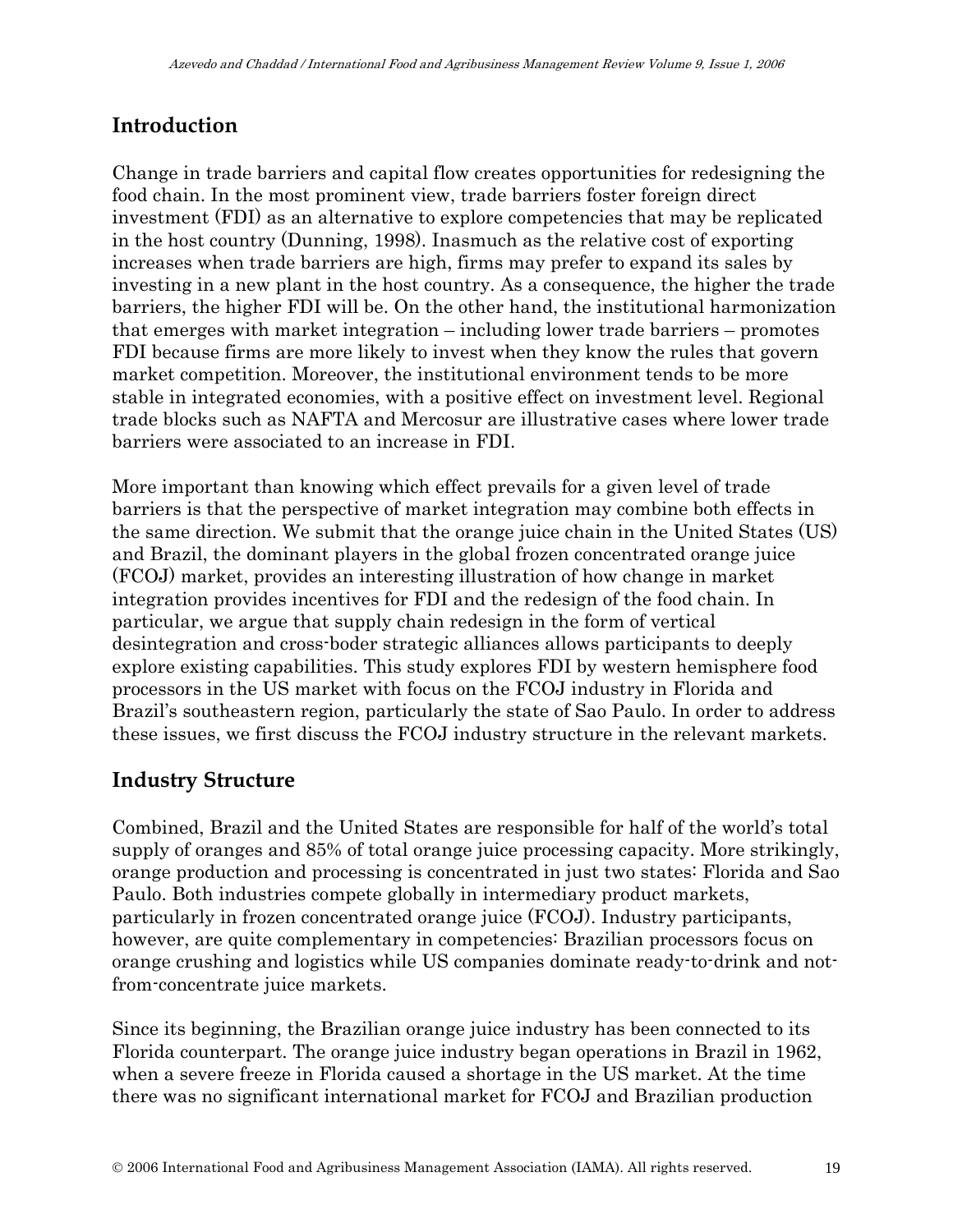was thus targeted to the US market. US companies arrived in Brazil with capital and technology, and formed strategic alliances with packinghouse owners that had access to orange growers.

Forty years later, the Brazilian orange juice industry is the largest in volume and the most competitive in the world. Brazilian FCOJ exports account for 85% of total international trade despite high tariff rates in major export markets, including in the US, in the European Union (EU) and in Southeast Asia. The competitiveness of the FCOJ industry in Brazil is based on low input costs, efficiency in plant operation and the bulk transportation system, which comprises tank-farm trucks, vessels and dedicated port terminals in each export destination. The bulk transportation system alone allows for cost savings of 15% of final FCOJ price relative to the use of the traditional 200-liter barrel. The Brazilian industry, therefore, has its main competitive advantage in logistics as competitors do not have sufficiently large scale to exploit bulk transportation systems. Even the US industry does not extensively use bulk transportation because orange juice deliveries are dispersed in several distribution channels.

The Brazilian orange juice industry is highly concentrated, since the four leading processors control over 85% of total crushing capacity. Two family-owned domestic companies founded in the 1960s as packing houses have a combined 60% share of total industry crushing capacity. The third ranked company is the French multinational Dreyfus with a 12% share, followed by Citrovita, another Brazilian based company, with 11%. The concentration in crushing capacity is similar to the one observed in FCOJ exports, with smaller changes due to idle capacity or toll processing contracts between some processors and growers' pools (Neves, Marino and Nassar, 2002). Concentration has been rising due to the ongoing consolidation process. In 2004 industry leaders Citrosuco and Cutrale acquired Cargill's assets in its Brazilian citrus division, which used to be the third ranked company. This transaction was approved by the Brazilian Competition Policy Agency (CADE) in 2005 (Brazilian Ministry of Finance, 2005).

The main variable that dictates competition in the FCOJ industry is control of the bulk transportation system. Although there are about 30 orange processing companies in Brazil, the four leading processors control the entire bulk transportation system. Since Brazilian exports are predominantly in FCOJ form and bulk transportation systems have cost savings of 15% of final FCOJ price, these four processors also hold dominant positions in export markets. Other orange processors have two alternatives: rent larger firms' bulk transportation systems or explore the small but growing domestic orange juice market.

It is also noteworthy that the Brazilian FCOJ industry has some features that make tacit collusion more likely. Not only is market concentration high, but also FCOJ is a homogeneous product with low price elasticity, stable demand and slow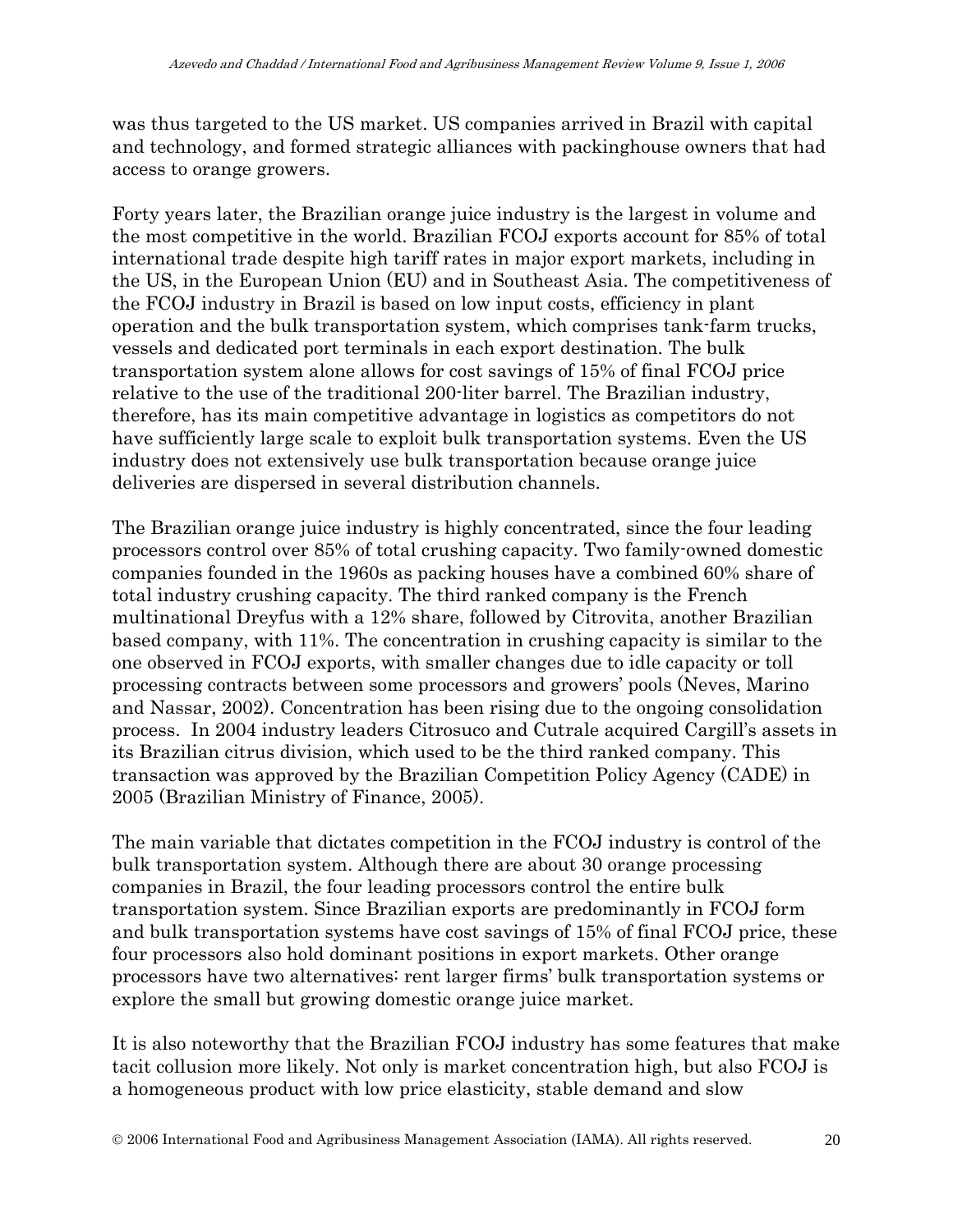technological change. Taken together, these industry structure characteristics reduce coordination costs among firms (homogeneous product and stability of demand and technology) and increase the benefits of cooperation (low price elasticity) thereby favoring industry coordination (Viscusi, Vernon and Harrington, 1997).

With regard to the US industry structure, data are available for the industry defined as frozen fruit, juice and vegetable manufacturing (NAICS code 311411) as the US Census of Manufacturers does not provide disaggregated data for the FCOJ industry. There are 177 processors in this industry with combined value of shipments reaching US\$10 billion. The four largest processors account for 34% of total industry shipment value.

However, concentration is more pronounced in the narrowly defined orange juice market. According to Hodges et al. (2001), there are currently 52 citrus processing plants in Florida. Citrus juice products shipped by Florida processors were valued at US\$3.5 billion in the 1999-2000 season. The two largest orange juice brands – Minute Made (Coca Cola Co.) and Tropicana (PepsiCo) – have a combined market share of over 50%. Citrus World, a marketing cooperative formed by citrus packinghouses in Florida, owns the third largest orange juice brand called Florida's Natural (Jacobs, 1994).

The four leading companies in Brazil are key players in the Florida industry, following the acquisition of incumbent plants during the 1990s. Since their entry in the US market, the two largest orange juice brands (Minute Mate and Tropicana) have discontinued crushing and focused in blending and marketing consumer-ready products. This strategic movement is analyzed in detail in the next section.

#### **Vertical Coordination**

There are several private organizational arrangements to govern transaction hazards. Transaction Costs Economics (TCE) has the merit of providing a model that, given the characteristics of a particular transaction, predicts the adopted governance structure. The argument initially presented by Williamson (1985) – and maintained in subsequent work (Williamson, 1991; 1996) – matches transaction dimensions (asset specificity, frequency and uncertainty) to the choice of a singular governance structure (market, hybrid or hierarchy), which is the most efficient among the set of possible structures in mitigating transactions costs.

The transactions between growers and crushing firms, both in the US and Brazil, are predominantly governed by non-market mechanisms. Oranges are highly perishable, which leads to temporal asset specificity, and the volume produced by growers and required by crushing firms is much greater than alternative sources of supply and demand for oranges, making assets dedicated to each other. In the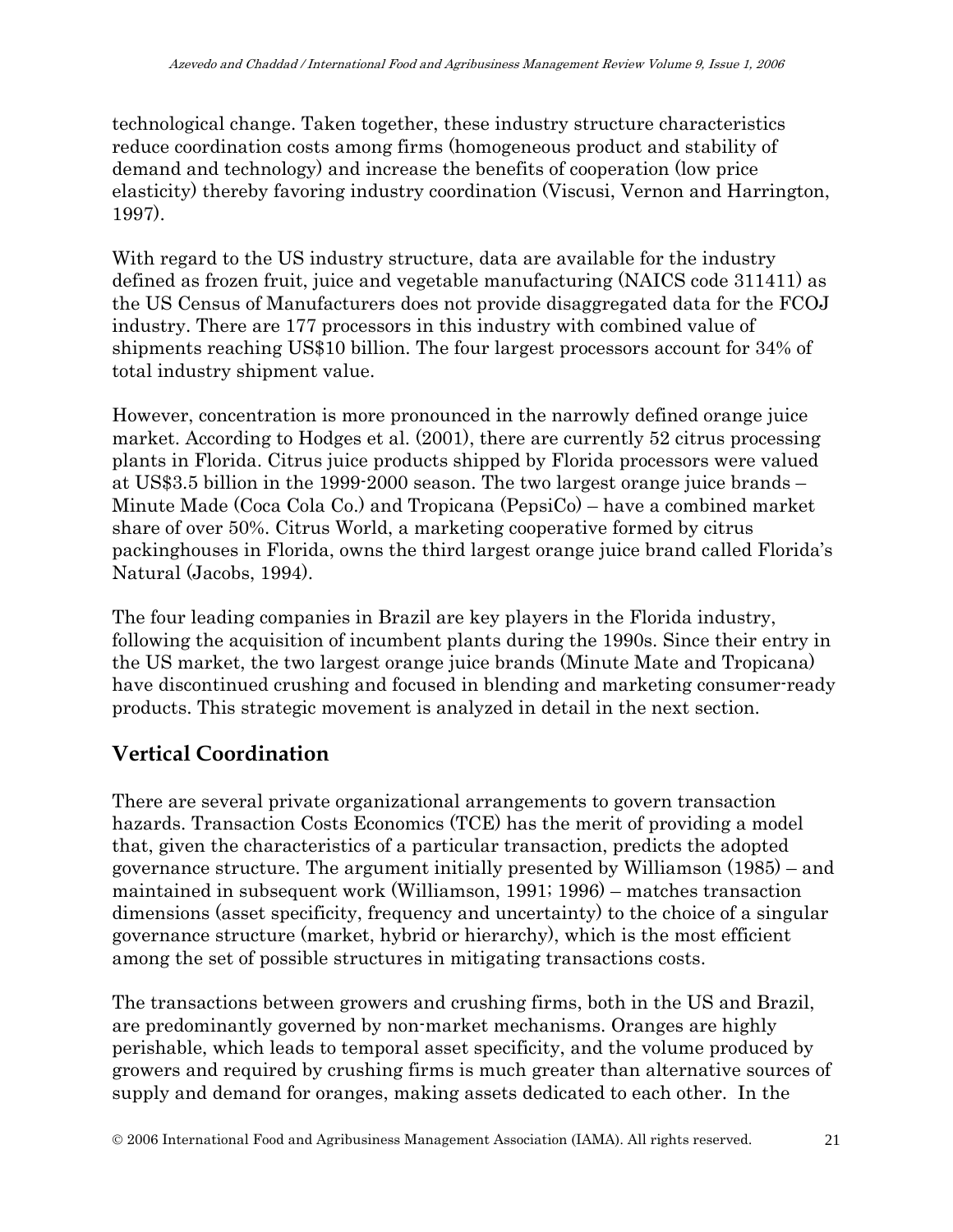presence of such high levels of asset specificity it is expected that firms will employ governance structures that provides greater control over the transaction such as contracts and vertical integration (Williamson, 1985).

Indeed, 95% of citrus fruits in the US are transacted by means of non-market arrangements. In particular, 88% of citrus output is sold through marketing contracts between growers and processors, including contracts with farmer-owned packing houses. Additionally, 7% of citrus fruits are produced and processed by vertically integrated firms (Harris et al., 2002). The degree of vertical integration was higher in the late 1980s. In part, the reduction in vertically integrated orange production and processing in Florida is associated with the acquisition of crushing plants by Brazilian firms.

The coexistence of marketing contracts and vertical integration is also evident in the Brazilian orange industry, with two remarkable differences relative to the US: (i) the proportion of backward vertical integration into orange growing is higher among Brazilian processors; and (ii) marketing contracts are based on pound solids in Florida (directly related to processing efficiency) but on boxes delivered (volume) in Brazil. These distinct characteristics are interrelated, and suggest that vertical coordination in the US orange industry is more efficient than in its Brazilian counterpart (Fernandes, 2003).

## **Trade Barriers for FCOJ**

Tariff and non-tariff barriers are used differently by Brazil and the US. Whereas the former generally levies higher average tariffs, the latter imposes lower average tariffs but with higher standard deviation. Additionally, Brazil mainly uses ad valorem tariffs in contrast to the US reliance on other forms of protection against imports, including specific lump-sum tariffs, quotas and non-tariff barriers such as SPS restrictions and direct subsidies to domestic producers. Consequently, the US tends to be more open to international trade while heavily protecting selected industries against foreign competition. Among those is the FCOJ industry, which receives protection against imports from several countries but particularly from the competitive Brazilian FCOJ industry.

Table 1 summarizes the available information supporting the distinctions drawn between the US and Brazil. Tariff rates applied to agrifood industries, including tobacco and textiles, are higher than the average in both countries. Tariff rates, however, are on average more than three times higher in Brazil than in the US. In addition, the standard deviation of agrifood industry tariff rates levied in the US is twice as high as in Brazil. This suggests that US tariff rates are selectively used to protect specific domestic industries. Indeed, the maximum tariff rate reaches 350% in the US versus 55% in Brazil. It is worth mentioning that both countries operate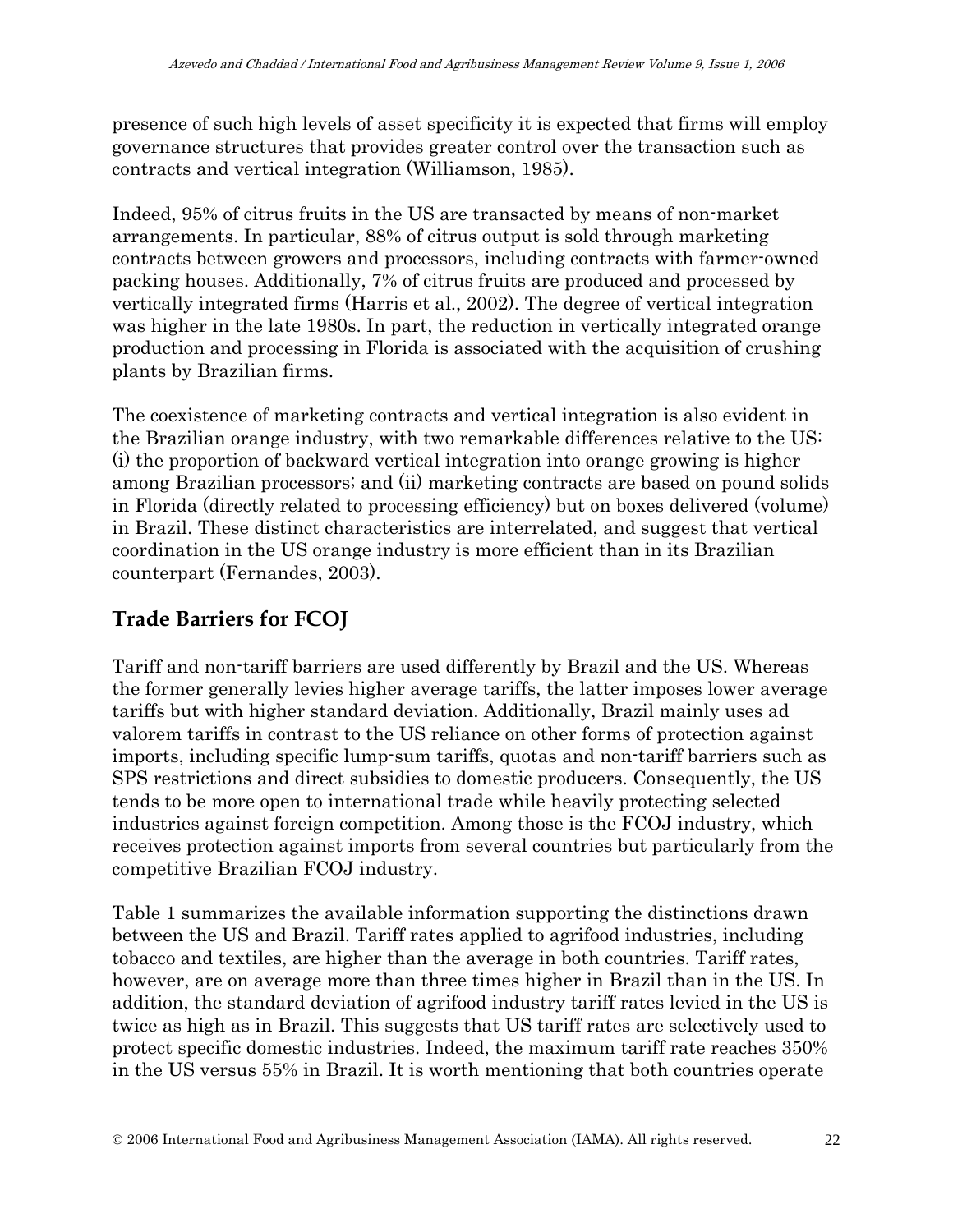with average tariff rates below the world agriculture tariff rate, which averages 62% (Gibson et al., 2001).

| <b>Lable 1'</b> Duminally 01 Latin Delicuties for Drazil and the OD |       |           |              |           |  |
|---------------------------------------------------------------------|-------|-----------|--------------|-----------|--|
|                                                                     |       | Brazil    | US           |           |  |
|                                                                     | Total | Agri-Food | <i>Total</i> | Agri-Food |  |
| Number of items                                                     | 9,408 | 1,165     | 10,311       | 2,102     |  |
| Average tariff rate $(\%)$                                          | 28.8  | 34.4      | 5.6          | 10.1      |  |
| Standard deviation                                                  | 10.5  | 12.2      | 12.9         | 25.6      |  |
|                                                                     | 55.0  | 55.0      | 350.0        | 350.0     |  |
| Minimum tariff rate $(\%)$                                          | 0.0   | (0.0)     | (0.0)        | 0.0       |  |
| Maximum tariff rate $(\%)$                                          |       |           |              |           |  |

Table 1: Summary of Tariff Schedules for Brazil and the US

Source: FTAA Hemispheric Database in Jank et al. (2001).

As Jank et al. (2001: 115) point out, the US strategy of "chirurgic protection impacts directly the main export products of the Brazilian agri-system." The orange juice is a remarkable example of this type of protection. To protect Florida citrus and orange juice production, imports from outside NAFTA have to pay a specific tariff rate of US\$0.297 per SSE<sup>1</sup> gallon for FCOJ and US\$0.175 per SSE gallon for notfrom-concentrate (NFC) orange juice. As tariff rates for FCOJ are a fixed amount for a given volume, the effective protection increases when the price of the FCOJ falls and decreases when it becomes more expensive. For the average price observed in 2002, the specific tariff rate for FCOJ and NFC was equivalent to an ad valorem tariff rate of 56.7% and 13.7% respectively (Neves, Marino and Nassar, 2002). The effective protection of NFC seems lower but higher transportation costs provide an effective "natural" protection.

Table 2 presents the US import tariff rate for FCOJ for different countries in the last fifteen years and schedule until 2007. Two relevant conclusions may be drawn from the data. First, the protection of Florida's industry is not equitable as Mexico and Caribbean countries receive a favorable treatment as closer trading partners. Second, the tariff has been declining but there is no further perspective of lower trade barriers for Brazilian orange juice in the years ahead.

The changes in tariff rates in the last fifteen years had an important impact on US imports of FCOJ (Table 3). The main effect was a significant decrease in US imports in the beginning of the 1990s. The second effect was a reduction in the Brazilian share with concomitant increases in imports from Caribbean countries with no tariff protection. The expected fall of tariff rates on imports from Mexico after 2007 will probably have a negative effect on imports from Brazil. Also relevant is the perspective of hemispheric integration with the Free Trade Area of the Americas (FTAA), which will require increased institutional harmonization between its

 $\overline{a}$ 

<sup>&</sup>lt;sup>1</sup> Single Strength Equivalent corresponds to a gallon at 11.8° Brix.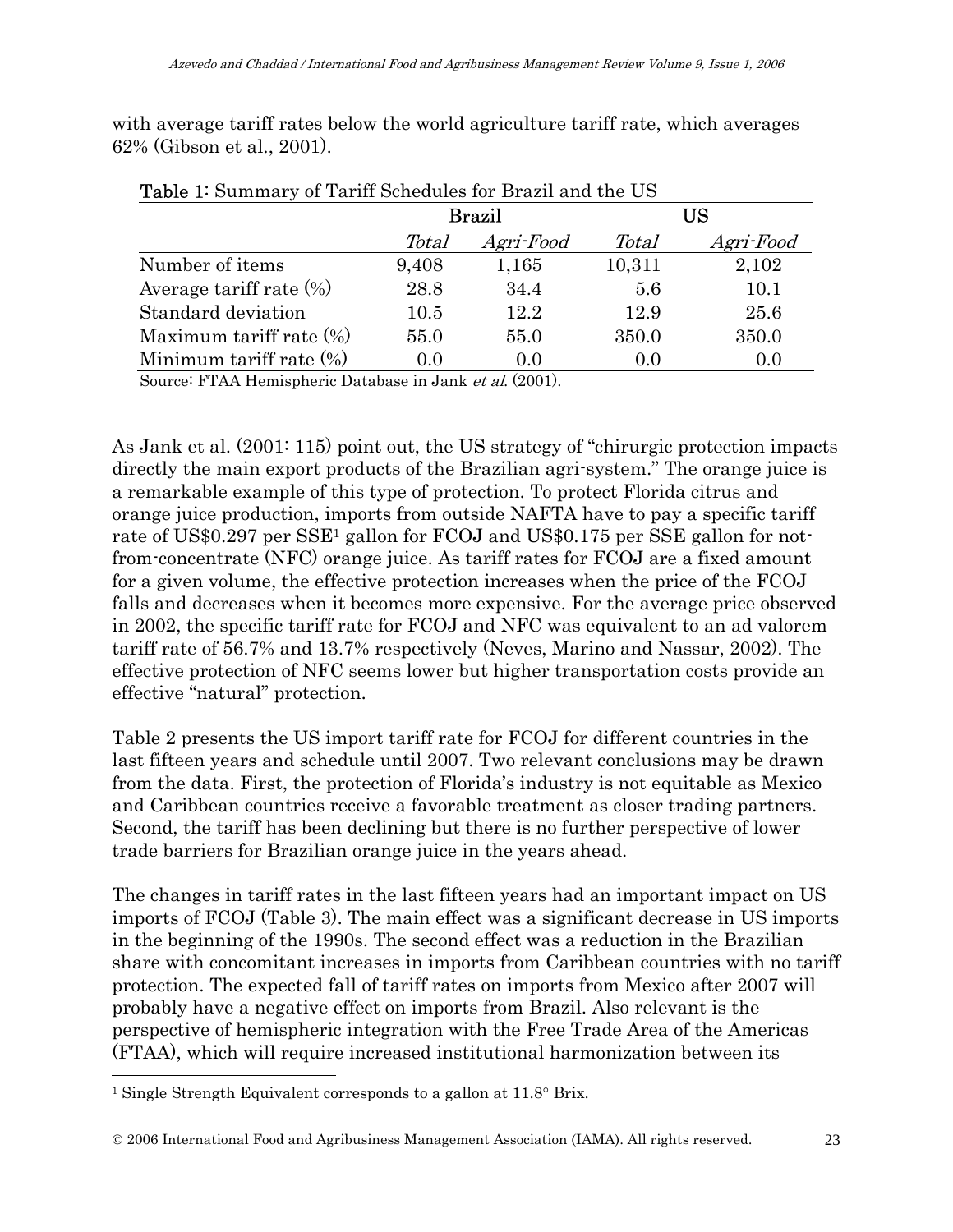member-countries. The scenario of deep changes in trading rules between Brazil and the US not only affected trade flows, but created new investment opportunities, particularly towards the redesign of the citrus chain, with remarkable consequences on trade and foreign direct investment. The next section further explores this issue.

| Year |              | Mexico          |              |        | Caribbean | <b>Brazil</b> |
|------|--------------|-----------------|--------------|--------|-----------|---------------|
|      | In Quota (a) | OverQuota $(b)$ | Snapback (c) | Canada |           |               |
| 1989 | n/a          | n/a             | n/a          | 0.3143 | Free      | 0.3502        |
| 1991 | n/a          | n/a             | n/a          | 0.2423 | Free      | 0.3502        |
| 1993 | n/a          | n/a             | n/a          | 0.1742 | Free      | 0.3502        |
| 1995 | 0.1751       | 0.3327          | 0.3415       | 0.1022 | Free      | 0.3415        |
| 1997 | 0.1751       | 0.3152          | 0.3237       | 0.0341 | Free      | 0.3237        |
| 1999 | 0.1751       | 0.2977          | 0.3059       | free   | Free      | 0.3059        |
| 2001 | 0.1751       | 0.2977          | 0.2972       | free   | Free      | 0.2972        |
| 2003 | 0.1751       | 0.2977          | 0.2972       | free   | Free      | 0.2972        |
| 2005 | 0.1751       | 0.1786          | 0.2972       | free   | Free      | 0.2972        |
| 2007 | 0.0595       | 0.0595          | 0.2972       | free   | Free      | 0.2972        |

Table 2: Tariff Rate Quota Schedule for Imported FCOJ To US (US\$/SEE gallon)

a. Tariff applied to first 40 million single strength equivalent (SSE) gallons of FCOJ imports from Mexico.

b. Tariff applied to imports from Mexico exceeding 40 million SSE gallons of FCOJ up to 70 million SSE gallons from 1994 through 2002, and up to 90 million SSE gallons from 2003 through 2008. c. Tariff applied to imports from Mexico exceeding 70 million SSE gallons from 1994 through 2002 and to imports from Mexico exceeding 90 million SSE gallons from 2003 through 2008 if a price trigger is also eclipsed (a price-based safeguard will provide for the reimposition of higher MFN tariffs if FCOJ daily average prices for 5 consecutive days fall below the previous 5-year average for that month).

Source: NAFTA, Office of the U.S. Trade Representative in Fernandes (2003).

| Country         | 1989    | 1991    | 1993    | 1995    | 1997    | 1999    | 2001    | 2003    |
|-----------------|---------|---------|---------|---------|---------|---------|---------|---------|
| <b>Brazil</b>   | 463,169 | 220,843 | 202,282 | 103,949 | 124,572 | 218,820 | 109,115 | 196,323 |
| México          | 58,092  | 43,907  | 16,503  | 63,929  | 43,481  | 49,526  | 28,189  | 6,905   |
| Costa Rica      | 0,656   | 1,736   | 2,448   | 6,984   | 18,096  | 16,461  | 33,718  | 35,608  |
| Belize          | 8,532   | 4,029   | 6,695   | 8,389   | 16,089  | 13,077  | 19,667  | 11,304  |
| Canada          | 0,257   | 0,918   | 2,115   | 2,963   | 2,466   | 4,224   | 4,867   | 5,569   |
| Honduras        | 0.602   | 0,547   | 1,674   | 2,818   | 3,632   | 1,437   | 4,776   | 1,794   |
| Dominican Rep.  | 0,000   | 0,296   | 0,578   | 0,495   | 1,317   | 0,160   | 1,416   | 1,903   |
| Other countries | 7,914   | 2.481   | 1,962   | 1,834   | 0,894   | 2,298   | 0,956   | 5.507   |
| Total           | 539,222 | 274,757 | 234,257 | 191,361 | 210,547 | 306,003 | 202,704 | 264,913 |

Table 3: US Imports of FCOJ by Countries (US\$ 1,000)

Source: U.S. International Trade Commission (USITC).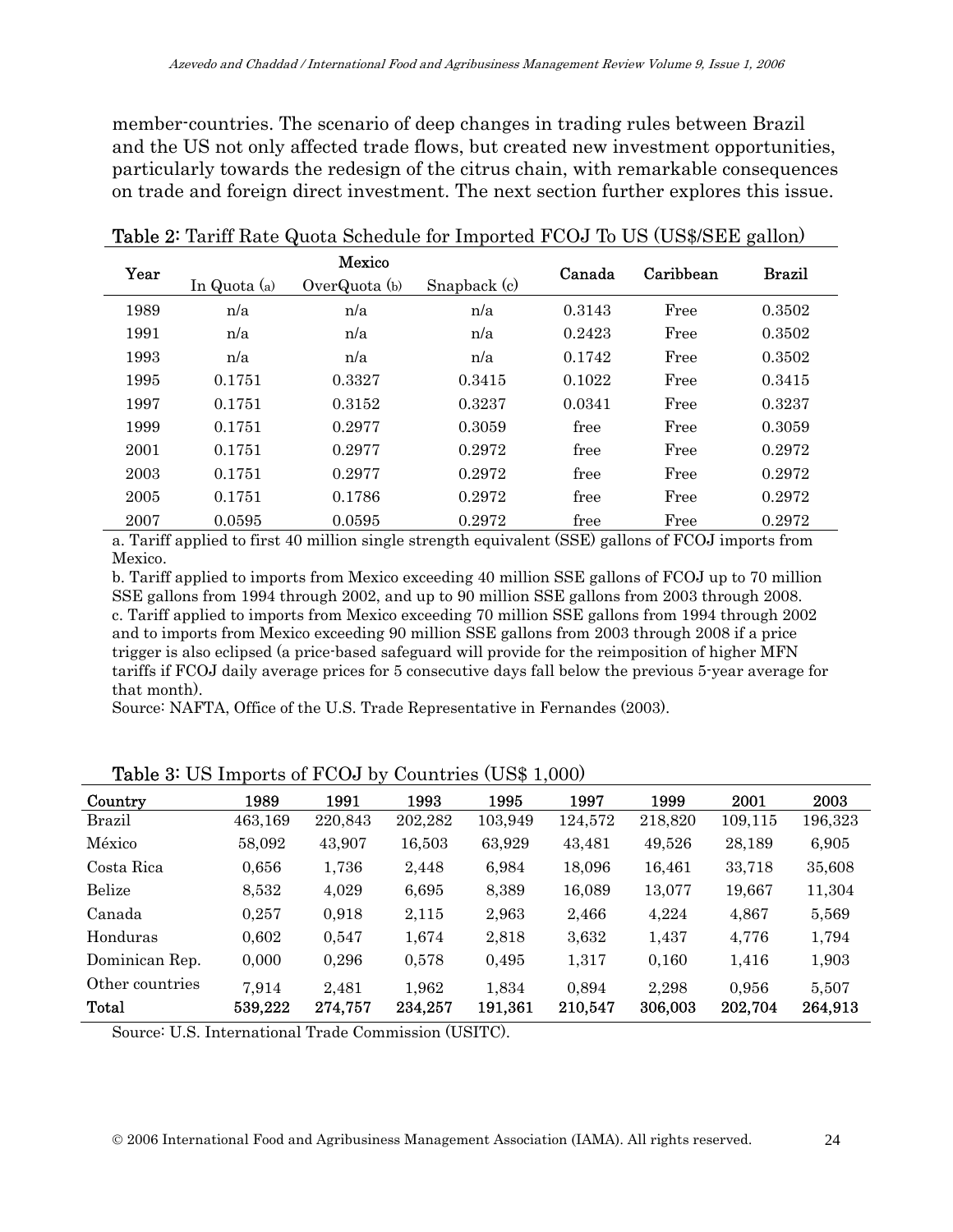## **Food Chain Redesign: Entry of Brazilian Processors in Florida**

In the 1990s, the four leading firms in the Brazilian orange juice industry – Cutrale, Citrosuco, Cargill and Dreyfus – started operations in Florida by acquiring existing plants formerly operated by US companies. The explicit motivation for this strategic movement was the increasing difficulties that these firms faced in accessing the US market, the world's largest in terms of orange juice volume. Since the late 1980s, Brazilian FCOJ exports to the US have been declining in both absolute and relative terms. In the 1990s the US became increasingly self-sufficient as orange production became less vulnerable to freezes, the result of the relocation of orange groves to southern Florida. Consequently, Brazilian FCOJ exports to the US fell from roughly half of total Brazilian exports in the 1980s to less than 20% in 1996.

Three factors caused the decline in Brazilian FCOJ exports to the US. First, as previously mentioned, FCOJ is a sensitive product under protection of the US tariff rate system. Second, other countries enjoy preferential tariff rates, which reduce the competitiveness of Brazilian exports. Third, orange juice consumption in the US has been marked by a trend towards NFC juice. The share of NFC in the US market accounts for almost 50% of total orange juice volume. There is a "natural" trade barrier in the case of NFC juice because it has more than five times the weight and volume of equivalent FCOJ and its transportation requires greater effort in quality control. Notwithstanding logistics barriers, Brazil began exporting NFC to the US in 2002 at approximately 3% of FCOJ exports.

The acquisition of US plants by processors based in Brazil is part of their growth strategy in response to the self-sufficiency of US domestic production. However, this movement caused a rearrangement of the US orange juice production chain and was beneficial to the beverage companies that were former owners of the acquired plants.

The orange juice industry is part of the beverage supply chain. Some beverage products use orange juice – in frozen, concentrated or pasteurized form – as a raw material input. The final product may be ready-to-drink orange juice, other beverages that use orange juice in their blends, or concentrated juice that is prepared at home by consumers or at food services. The recent acquisitions of US crushing plants by Brazilian firms are better understood as a reorganization of this supply chain in the US, with possible emulation in other countries.

In the early 1990s, the major US orange juice processors were large and diversified beverage companies, including Coca-Cola (Minute Maid) and PepsiCo (Tropicana). Although there is no technological similarity between processing carbonated soft beverages and FCOJ, those companies tend to be diversified in order to deeply explore intangible assets – such as brand name and marketing capabilities – that are key variables in their transaction with final consumers. As a consequence, their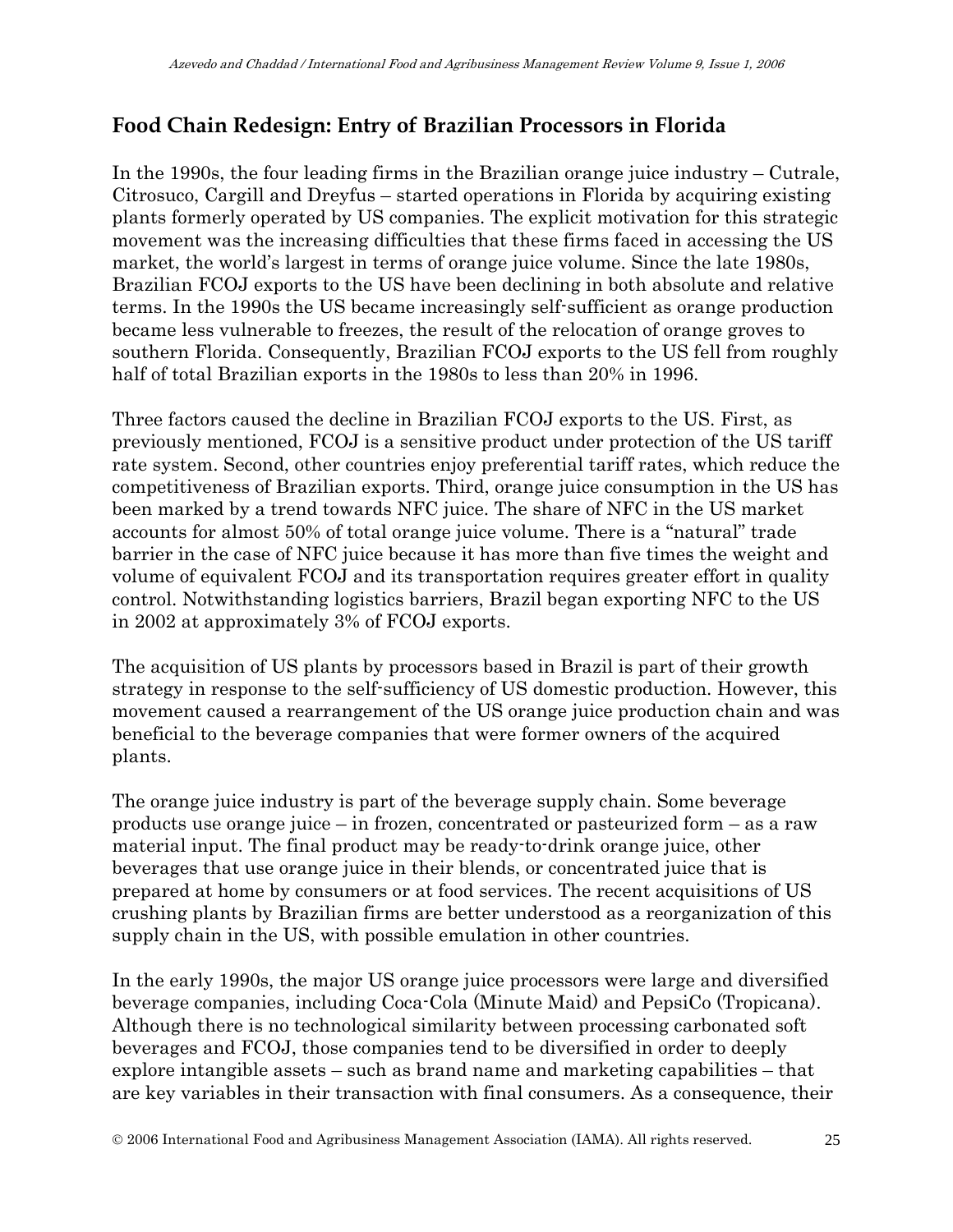main business is ready-to-drink beverages that require specific competencies in marketing and branding rather than in one specific beverage. By means of diversification, beverage companies are able to explore economies of scope in an extensive product line that make use of the same intangible assets. Among these assets, brand name, marketing research and access to marketing channels are noteworthy.

In the juice business, they need a reliable source of orange juice (NFC and FCOJ) both in terms of regularity and quality in order to keep up with their branding efforts. Until the early 1990s, transaction costs arguments help explain why Coca Cola and Pepsi operated their own citrus processing plants, which were dedicated assets to the beverage industry. In addition to the vertically integrated beverage companies, smaller independent citrus processors sold orange juice to beverage companies or retail chains by means of supply contracts.



Figure 1: Orange Juice Production Chain

Figure 1 shows the orange juice production chain, from agricultural inputs to the final consumer. Until 1990, the largest beverage companies, such as Minute Maid and Tropicana, operated in the beverage industry, citrus processing and, in some cases, orange groves. Upstream vertical coordination – e.g. vertical integration on orange groves – is further explored latter in this section.

At the start of the 1990s there was a transformation in the US orange juice industry. The family-owned Brazilian company Cutrale acquired Minute Maid processing plants. Subsequently, Citrosuco bought the citrus processing plant of Alcoma, a citrus grower that used to be vertically integrated in processing. Then Cargill – whose citrus department was based in Brazil – also entered the Florida market, acquiring the Procter and Gamble plant. Dreyfus followed and bought the processing plant of Winter Garden (Fernandes, 2003). As already mentioned, Brazilian FCOJ exports to US has been decreasing for three main reasons: high tariff rates, preferential tariff rates for competing countries and the increased share of NFC juices in the US market. Nevertheless, we argue that decreasing exports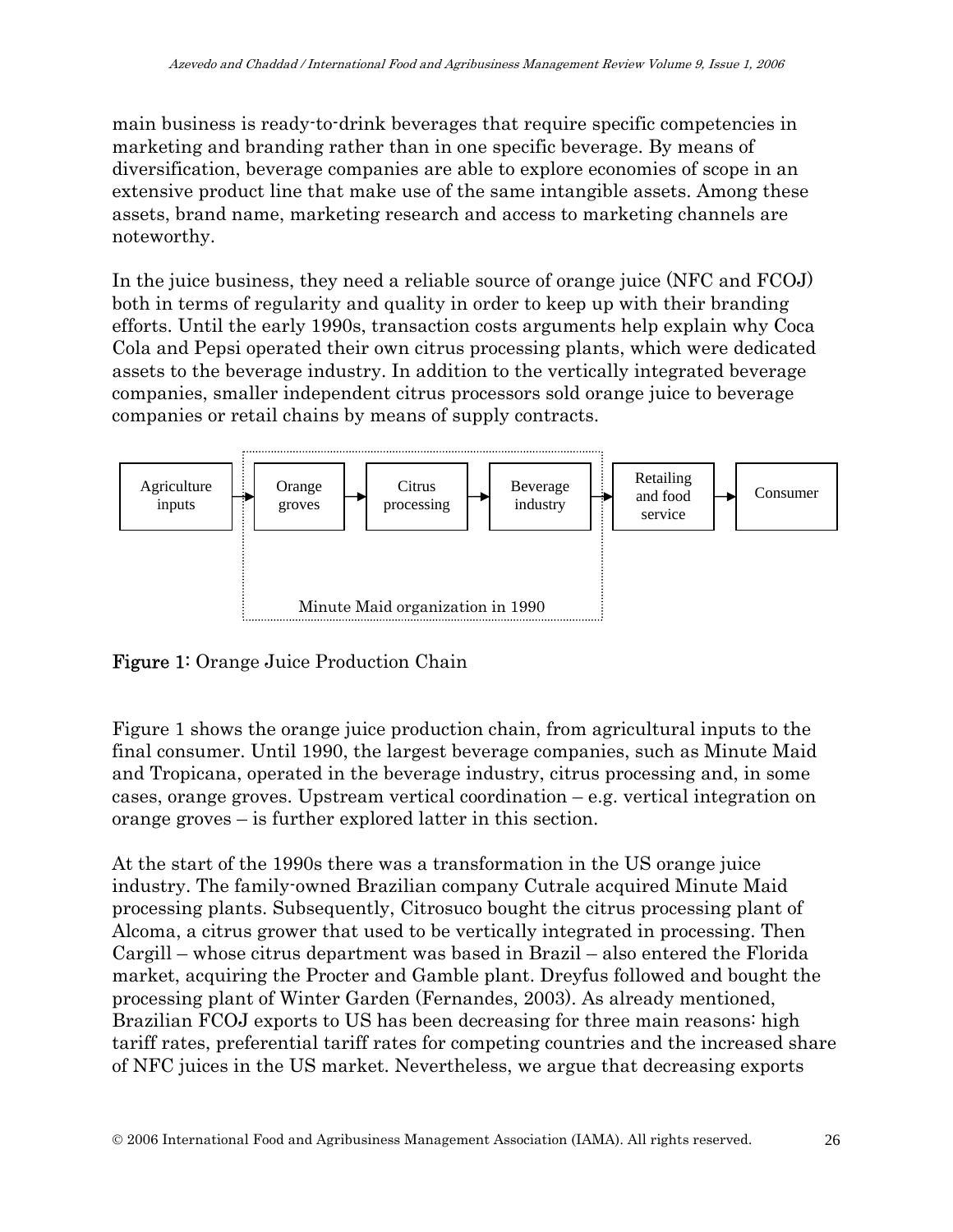alone are not sufficient to explain why Brazilian companies were attracted to acquire Florida based companies.

We submit that two other factors are relevant to this strategic movement. First, there was a perspective of increasing integration in the western hemisphere with FTAA, which would lead to increased institutional harmonization. Second, Brazilian companies developed distinctive efficiencies in orange processing thatpartially explains these acquisitions. Besides having access to state-of-the-art orange crushing technology, the leading Brazilian companies also developed knowledge on logistics, lay-out and storage that were possible due to their larger scale. This capability could not be fully explored with plants located in Brazil as trade barriers and consumer trends towards NFC juices protect Florida production.

| <b>Type of Vertical Coordination</b> | 1989-1990 Season                                                                                                                                                                                       | 2001-2002 Season                                                                                                                                                    |  |
|--------------------------------------|--------------------------------------------------------------------------------------------------------------------------------------------------------------------------------------------------------|---------------------------------------------------------------------------------------------------------------------------------------------------------------------|--|
| Grower-Processor                     | Alcoma<br>B&W Canning<br>Berry<br>Caulkins<br>Citrus Service<br><b>Frostproof Groves</b><br><b>Indian River Foods</b><br>Lykes-Pasco<br>Minute Maid (two plants)<br>Orange-Co<br><b>Silver Springs</b> | Duda<br>Southern Gardens                                                                                                                                            |  |
| Cooperative                          | Citrus World<br>Golden Gem<br>Holly Hill<br>Ocean Spray<br>Winter Garden                                                                                                                               | Citrus World (two plants)<br>Holly Hill<br>Ocean Spray                                                                                                              |  |
| Processor                            | Adams Packing<br>Ardmore Farms<br>B.C. Cook<br>Caribbean Select<br>Citrus Belle<br>Erly Juice<br>Juice Bowl<br>Procter and Gamble<br>Sun Pac<br>Sun Pure<br>Tropicana (two plants)                     | Cargill Citro Pure (three<br>plants)<br>Citrosuco<br>Cutrale (two plants)<br>Dreyfus (two plants)<br>Peace River<br><b>Silver Springs</b><br>Tropicana (two plants) |  |

Table 4: Backward Vertical Coordination in Florida Citrus Processors

Source: Fernandes (2003).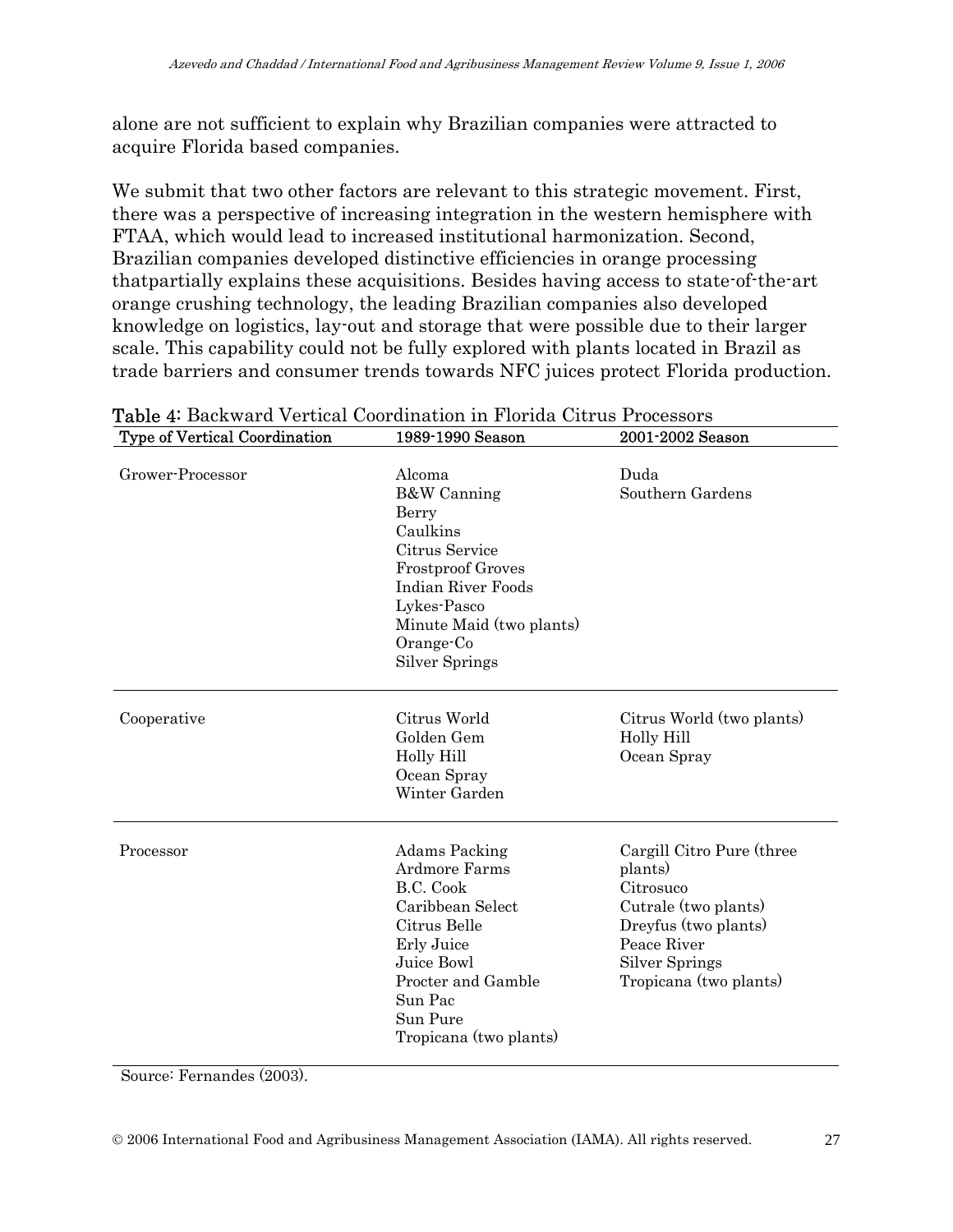What is remarkable in the orange juice case, however, is that Brazilian FCOJ processors and US beverage firms are not in essence competitors. Instead of competing, Cutrale and Minute Maid developed a strategic alliance, which is the basis for the vertical disintegration in the US orange juice production chain in the 1990s. Counting on a reliable and efficient orange juice supply, beverage companies focused on their core business in order to fully explore competencies in marketing – particularly in blends, branding and distribution channels – and economies of scope in their beverage product line. Consequently, the acquisition of US citrus processing plants by Brazilian companies is part of the orange juice chain restructuring, which led to a more efficient form of organization.

The effects of recent acquisitions by Brazilian companies are also evident in vertical coordination strategies between orange growers and processors. Table 4 shows the incidence of three types of vertical coordination arrangements and captures a dramatic transformation in the backward vertical integration strategies of Florida processors. In 1990, the dominant mode of organization was grower-processor integration, followed by non-integrated processors and cooperatives. In contrast, focused, non-integrated orange juice processors were the dominant players in 2002, with a lower participation of vertically integrated grower-processors.

This industry arrangement differs from that observed in Brazil, where processors have their own orange groves, supplying on average 30% of their raw input needs (Table 5). Contrasting to the trends observed in Florida, the degree of vertical integration in Brazil, although always present, increased since the late 1980s. It is noteworthy that companies that operate in Brazil and Florida rely only on contracts with orange growers to supply US based plants, as opposed to their strategy of partial vertical integration in Brazil.

| Company   | Vertical Integration on Orange Groves (%) |  |  |
|-----------|-------------------------------------------|--|--|
| Citrosuco | 30                                        |  |  |
| Cutrale   | $30 - 40$                                 |  |  |
| Dreyfus   | 15                                        |  |  |
| Cargill   | 30                                        |  |  |
| Citrovita | 80                                        |  |  |

| <b>Table 5:</b> Backward Vertical Coordination in Brazilian Citrus Processors |  |  |
|-------------------------------------------------------------------------------|--|--|
|                                                                               |  |  |

Source: Brazilian Orange Growers Association data in Brazilian Ministry of Finance (2005).

According to Fernandes (2003), several factors explain different vertical coordination patterns in Brazil relative to the US, including industry concentration, the risk of drought and different contractual design features – such as payment by pound solids in US and by boxes delivered in Brazil – which are more effective in the US because of closer incentive alignment between processors and orange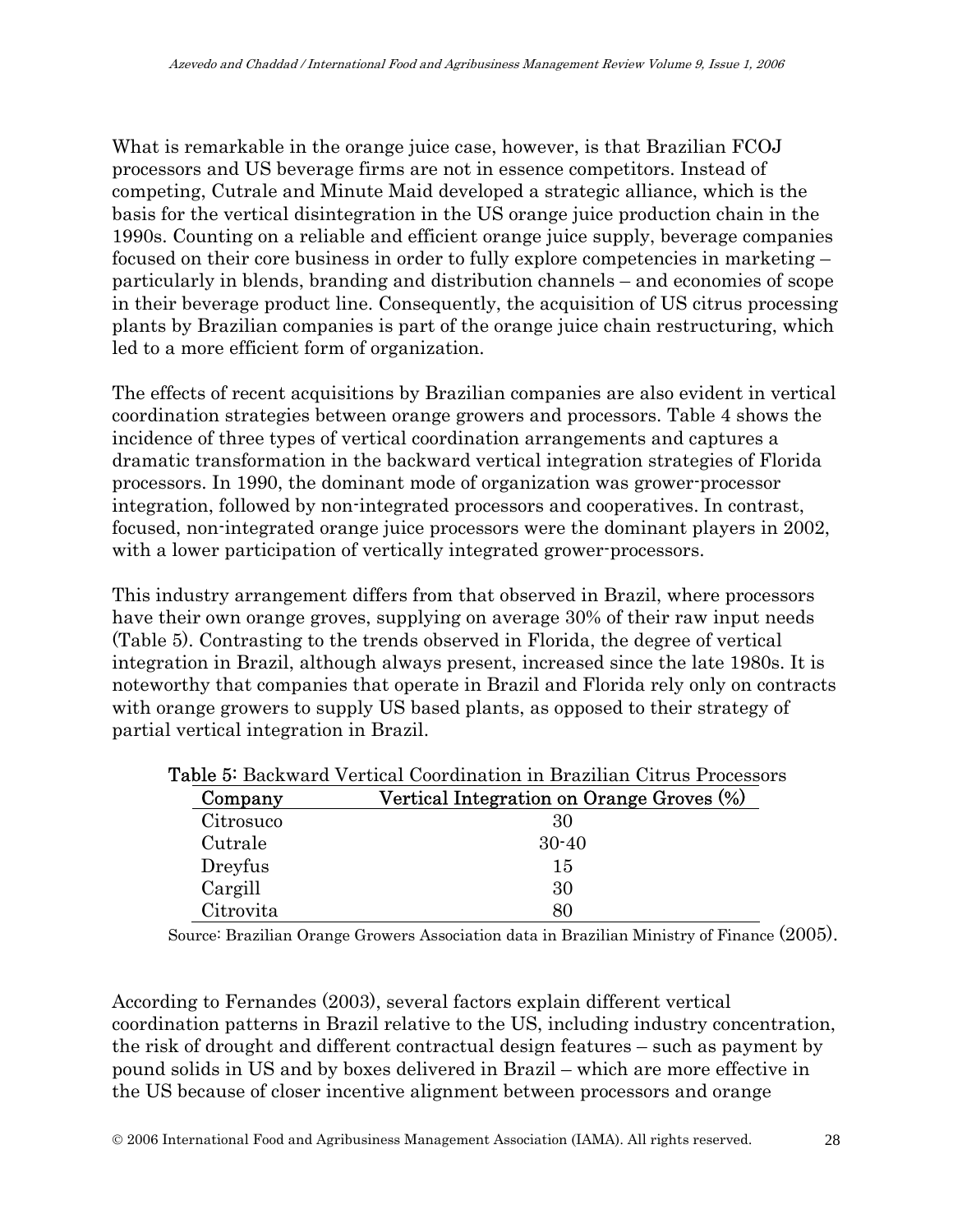growers. Moreover, the organization of orange growers is quite different in the two countries, which may have consequences on vertical coordination strategies. While orange growers in Brazil count on collective organizations with weak conditions for promoting horizontal coordination (Marino and Azevedo, 2003), growers in the US are better organized and have access to political resources, which explain the persistence of protection against FCOJ imports. One of the important differences in the way growers organize themselves in both regions is the historical role of cooperatives in the US as opposed to the short-lived experience of Brazilian cooperatives in the orange juice chain – the most prominent case being Frutesp, which lasted 13 years until Dreyfus acquired it in 1991.

Vertical alliances between orange juice processors and beverage companies may be replicated in other countries, including Brazil, where the ready-to-drink orange juice segment is growing fast but is still rather small. In order to explore this emergent market segment, Brazilian orange processors have established vertical alliances with dairy firms and retailers with competitive advantages in branding and distribution of perishable goods, such as milk and NFC orange juice. It is likely that this type of alliance will progressively incorporate beverage companies with international brands such as Minute Maid.

The orange juice case provides an interesting example of the interaction between trade, FDI and strategic alliances among US and Brazilian companies. The impact of the FTAA will largely depend on the effective removal of trade barriers for FCOJ in the US. Without such trade barriers, Brazilian companies may reduce orange juice production in Florida and substitute for imports originating from their Brazilian operations. Nevertheless, the strategic alliance between orange juice processors and beverage companies will probably expand to other countries in the region.

#### **Discussion and Conclusions**

Trade barriers are traditionally seen as an incentive for FDI, which may be an alternative to exports as an internationalization strategy. This traditional view only partially explains the FDI activity of Brazilian orange juice firms. The perspective of market integration with continuing negotiations of FTAA signals a trend to institutional harmonization that affect firm-level investment strategies. The perspective of integration fosters FDI because firms tend to integrate foreign markets in their strategies, making room for strategic alliances and the 'reinvention' of food chains.

The two effects are rarely observed in conjunction, inasmuch as barriers are high or low. However, the Brazilian FCOJ industry experienced both effects: high trade barriers and the perspective of economic integration in the FTAA. As a consequence, firms expect institutional harmonization and market integration, opening new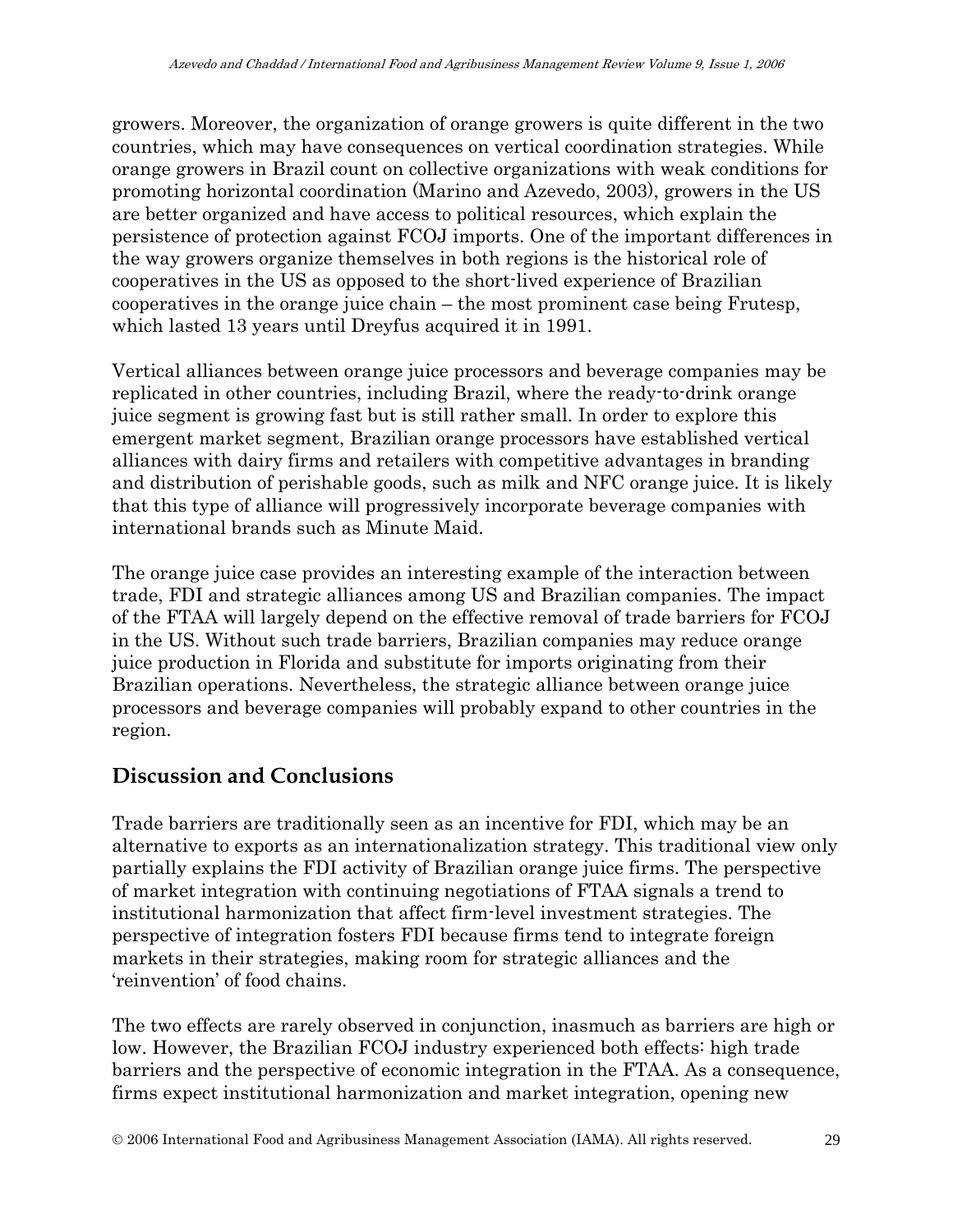opportunities for strategic alliances and the redesign of the food chain in general. Meanwhile, Brazilian orange juice firms face high import tariff rates and no perspective of significant tariff reduction in the near future. Thus there are strong incentives for them to redirect investments to orange crushing plants located in the US.

The strategic move observed in the FCOJ industry differs from those of other Brazilian food processors that cope with high trade barriers when exporting to the US. For example, the Brazilian poultry industry faces sanitary restrictions when exporting to the US, which should have a positive effect on direct investments in the US. This evidence suggests that the existence of significant trade barriers is not a sufficient condition for FDI.

The additional variable that explains FCOJ chain redesign is the existence of complementary capabilities among Brazilian crushing firms (particularly Citrosuco and Cutrale) and US beverage firms (Tropicana and Minute Maid). This was not the case of the main Brazilian poultry firms (Sadia and Perdigao), which have core capabilities that are similar to those of Tyson Foods and other US poultry processors. In short, the perspective of market integration creates opportunities to direct investment and strategic alliances as long as there are complementary capabilities to be explored in those new arrangements.

As there is a cost of redesigning a supply chain, the combination of FDI and strategic alliances occurs only when there are significant gains, such as exploring more intensely the relevant capabilities. This finding has relevant implications to agribusiness managers. First, trade barriers are not enough to support FDI and related internationalization decisions. Second, the perspective of market integration creates a positive environment, mainly due to institutional harmonization, for strategic alliances and the redesign of the food chain. And third, the existence of complementary capabilities between foreign and domestic companies is a necessary condition for this type of supply chain re-arrangement.

#### **References**

Brazilian Ministry of Finance, Ato de Concentração n. 08012.005419/2004-62 (Cutrale-Cargill), 2005.

Dunning, J.H. Explaining International Production. London: Unwin Hyman, 1998.

Fernandes, W.B. "Understanding Different Governance Structures: The Case of the Processed Orange Industries in Florida and Sao Paulo, Brazil," Working Paper, University of Florida, 2003.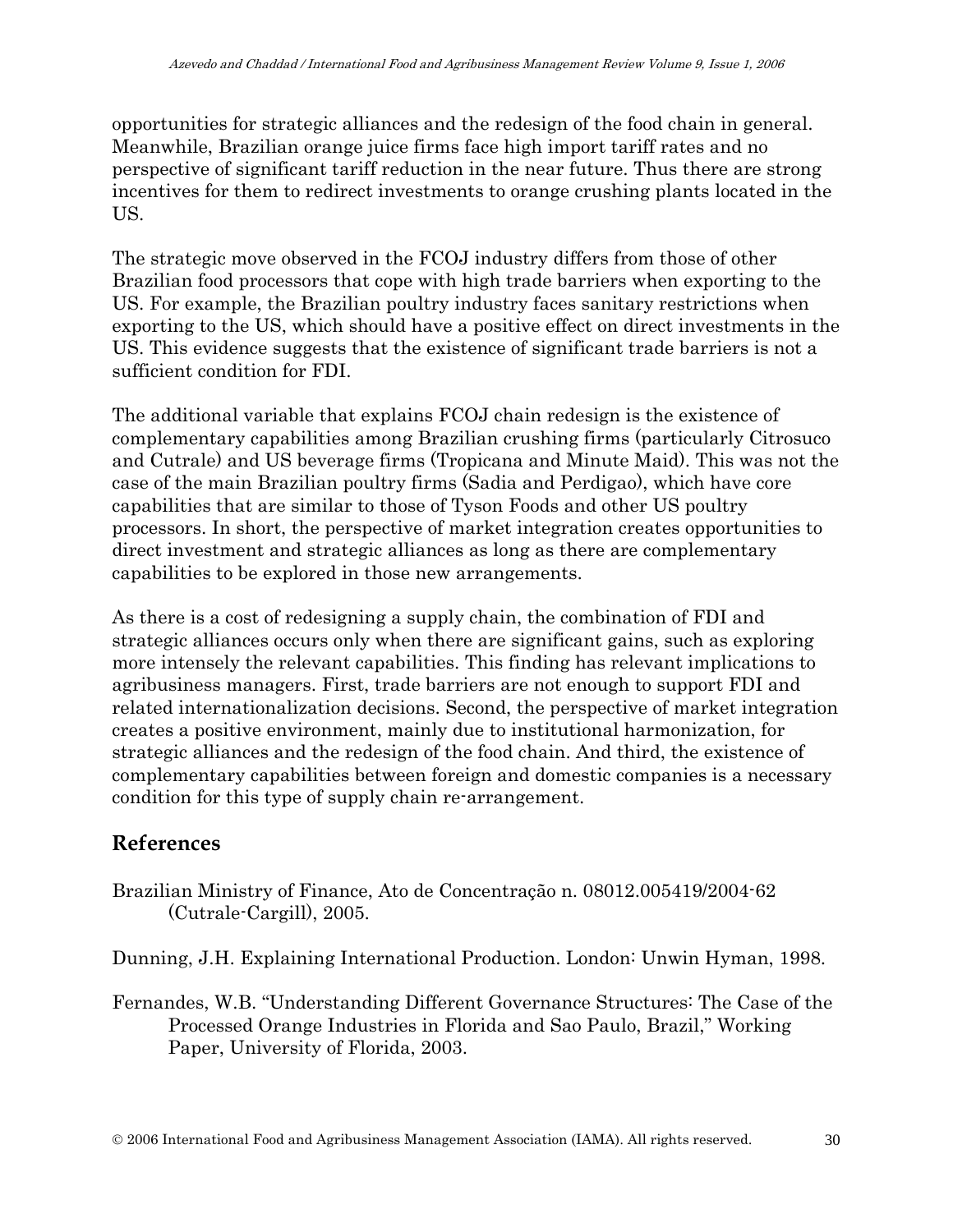- Gibson, P., J. Wainio, D. Whitley and M. Bohman. "Profiles of Tariffs in Global Agricultural Markets," Agricultural Economic Report N° 796. Washington, DC: USDA Economic Research Service, 2001.
- Harris, J.M., P.R. Kaufman, S.W. Martinez and C. Price. "The US Food Marketing System, 2002: Competition, Coordination and Technological Innovations into the 21st Century," Agricultural Economic Report N° 811. Washington, DC: USDA Economic Research Service, 2002.
- Hodges, A., E. Philippakos, D. Mulkey, T. Spreen and R. Muraro. "Economic Impact of Florida's Citrus Industry, 1999-2000," Economic Information Report 01-2, University of Florida, 2001.
- Jacobs, J.A. "Cooperatives in the US Citrus Industry," Research Report 137. Washington, DC: US Department of Agriculture, Rural Business Cooperative Service, 1994.
- Jank, M.S., A.M. Nassar, Z. Arashiro, M. Jales and A. Santos. "A Política Agrícola dos Estados Unidos e seu Impacto nas Negociações Internacionais," Research Report, Washington, DC: IDB-Brazilian Foreign Affairs Ministry, 2001.
- Marino, M.K. and Azevedo, P.F. "Avaliação da Intervenção do Sistema Brasileiro de Defesa da Concorrência no Sistema Agroindustrial da Laranja," Gestão e Produção 10(1), 2003.
- Neves, M.F., M.K. Marino and A.M. Nassar. "Cadeia: Citros," in L. Coutinho (coord.), Estudo da Competitividade de Cadeias Integradas no Brasil: Impactos das Zonas de Livre Comércio, UNICAMP-IE-NEIT/MDIC/MCT, 2002.
- US International Trade Commission USITC. Trade statistics available at http://www.dataweb.usitc.gov. 2003.
- Viscusi, W.K., Vernon, J.M., Harrington, J.E. Economics of Regulation and Antitrust, Second Edition, Cambridge: MIT Press, 1997.
- Williamson, O.E. "Comparative economic organization: the analysis of discrete structural alternatives," Administrative Science Quarterly, 36: 269-296, 1991.
- Williamson, O.E. Mechanisms of Governance, New York: Oxford University Press, 1996.